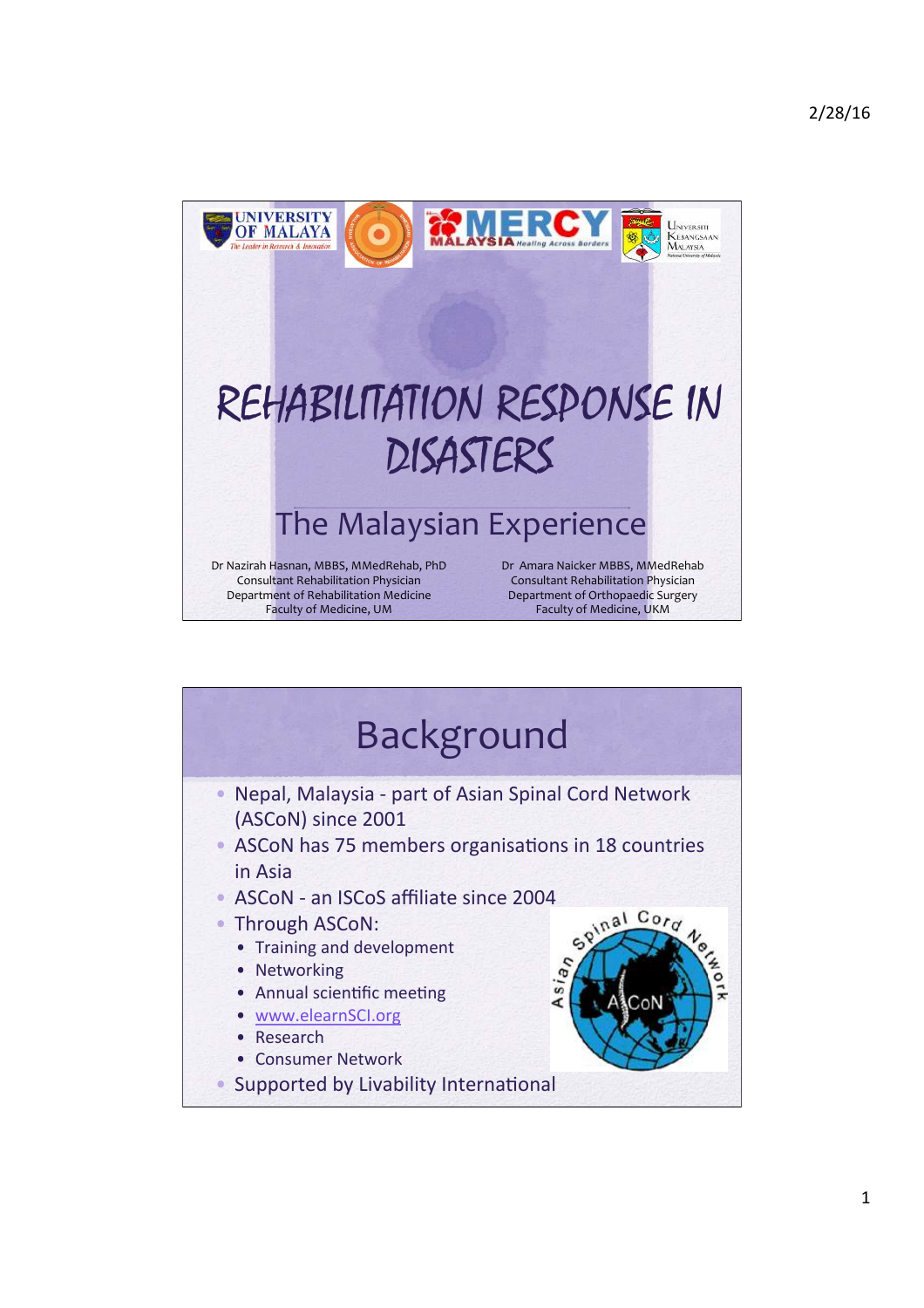### Post-Nepal EQ: International Support

• 25 April 2015

- Support given to Spinal Injury Rehabilitation Centre (SIRC) from the start by ASCoN members and other affiliates
- Updates via email on the situation and increasing numbers of EQ survivors with SCI

• Deployment of Foreign Medical Teams

# Post-Nepal EQ:

### Malaysia's support

- Fundraising by Malaysian Association of Rehabilitation Physicians (MARP)
- Mobilized team of volunteers MDT
- $\bullet$  1st initiative by MARP– rehab support post disaster
- Collaborated with MERCY Malaysia
	- Medical Relief Society Malaysia
- Deployed 2 teams
	- $7/6/15 21/6/15(8)$
	- $8\frac{9}{15} \frac{20}{9}{15}$  (3)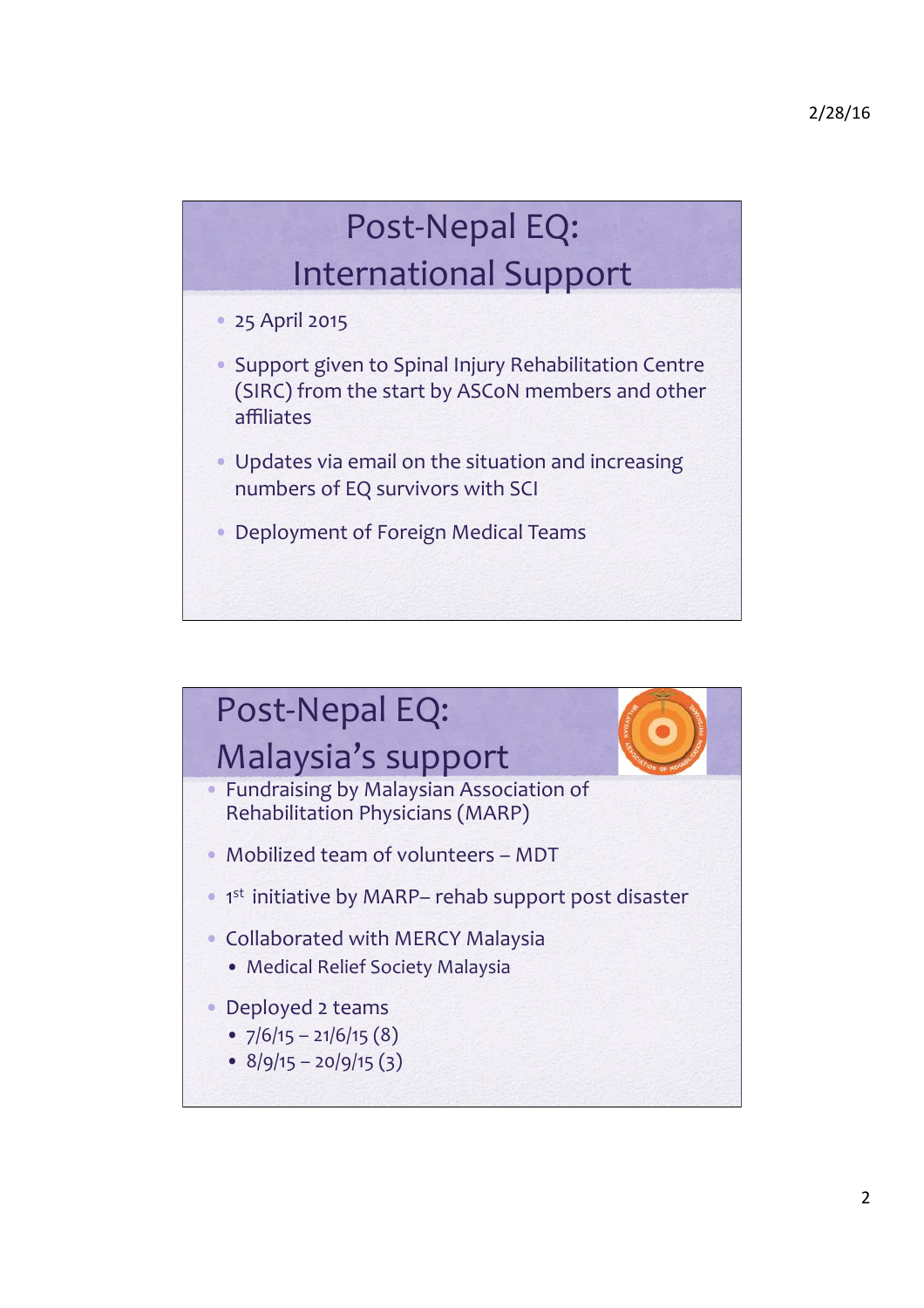

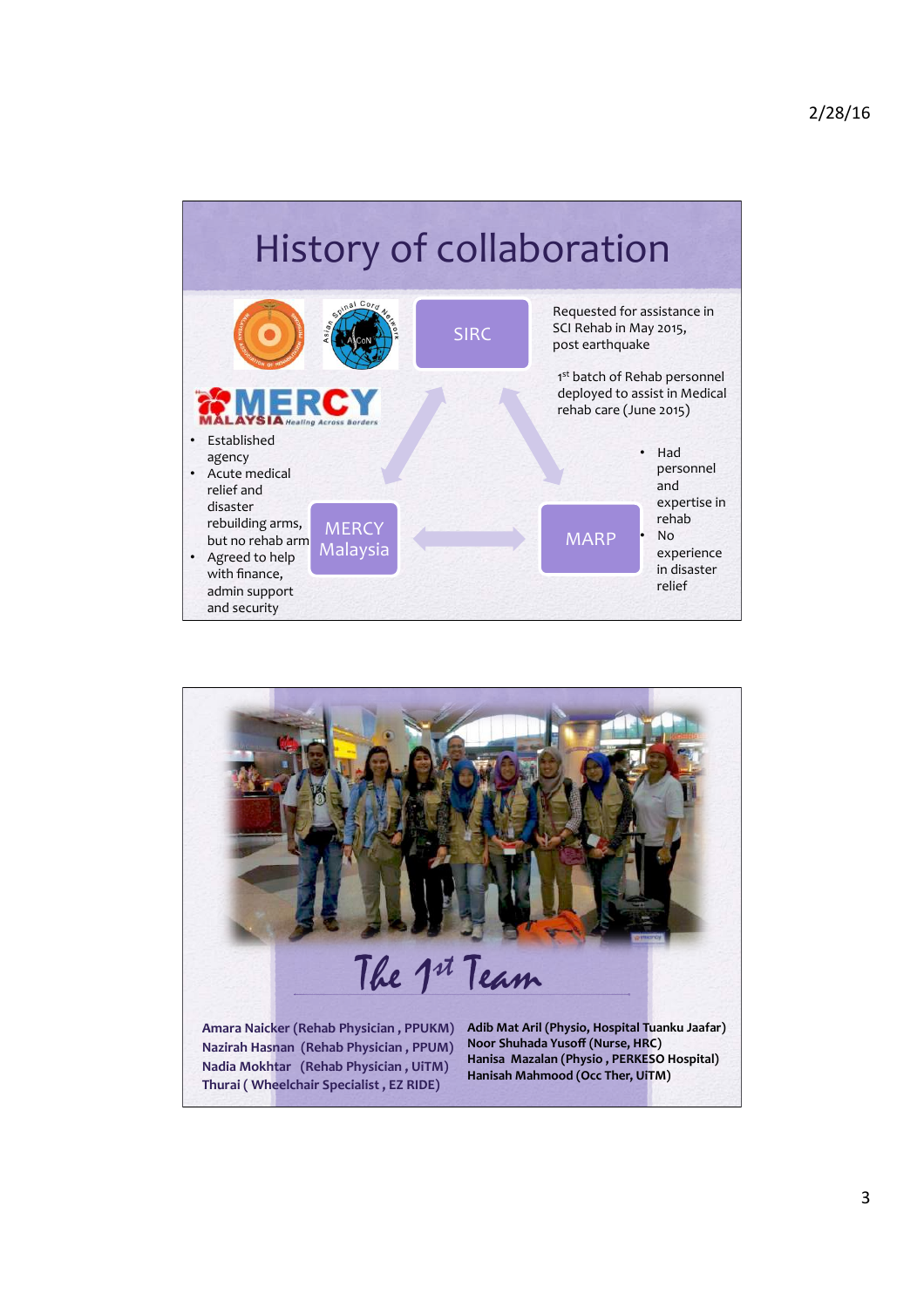### MARP-MERCY **SIRC Nepal Mission**

### • Mission 1:  $7/6/15 - 19/6/15$

- Service and training
	- Current staff, new staff, volunteers
- Clinical assessments
	- AIS, medical review, fitness for mobilization and rehabilitation
- Advice on triage, ward re-organization, patient stratification
- Patient education

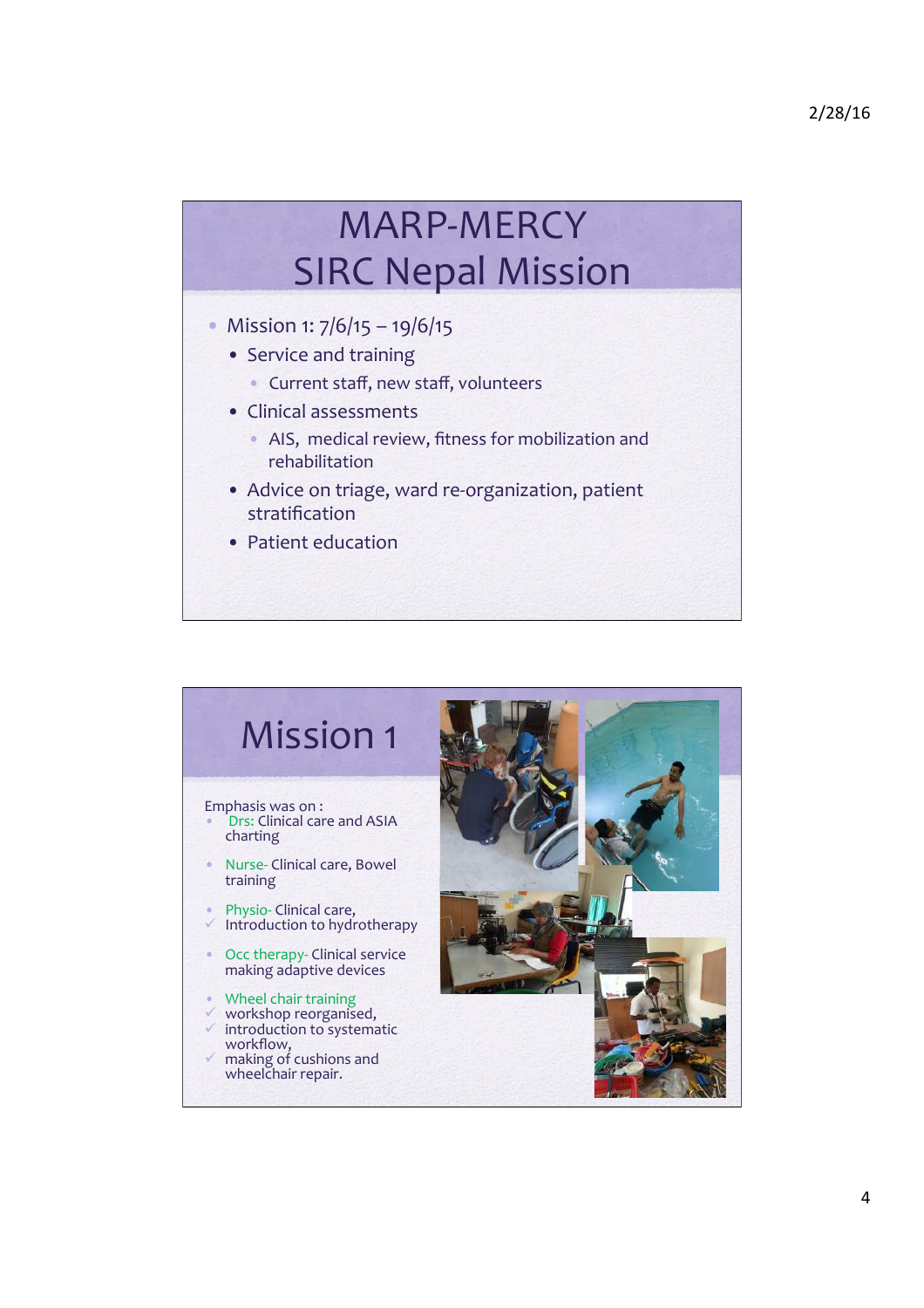

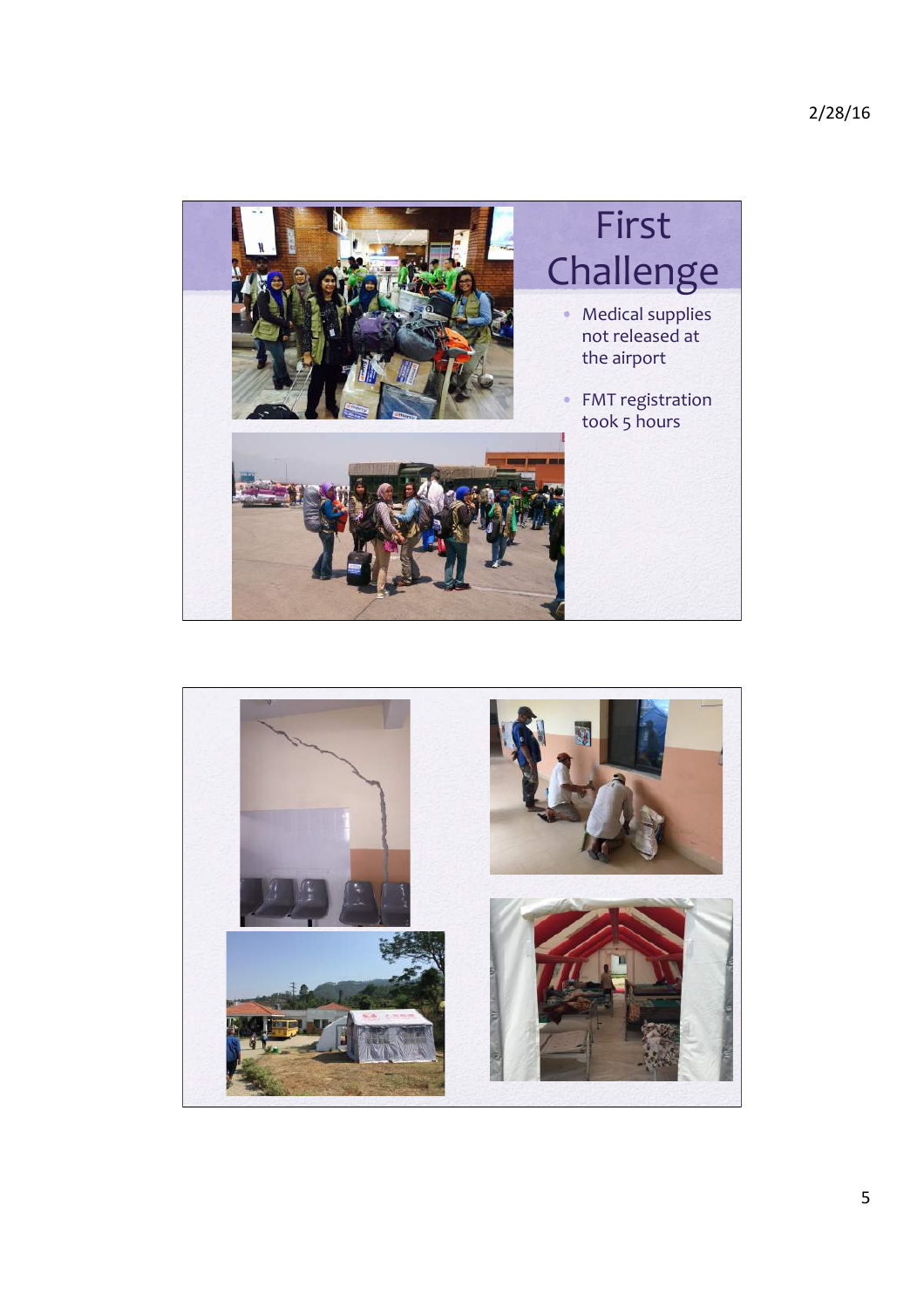### Services and training

#### Medical

- ASIA charting of patients
- Wound care
- Bowel/ bladder care
- General SCI & emergency care
- Hygiene control issues addressed
	- Bowel care and digital evacuation to families
		- •Catheterization & Catheter management

Education • Teaching Asia charting for nurses and therapists •Wound 

assessment and management for

nurses 

• Bedside therapy for acute patients 

Therapy 

- •Hydrotherapy •Active rehabilitation
- Splinting and T-
- Roll •Gloves
- Adjustments and modification of orthotic
- •Rearranging workshop into wheelchair section (assessment and assembly) •Cushioning section, splint section, home modification

Wheelchair service

- Wheelchair and seating assessment •Tool
- management

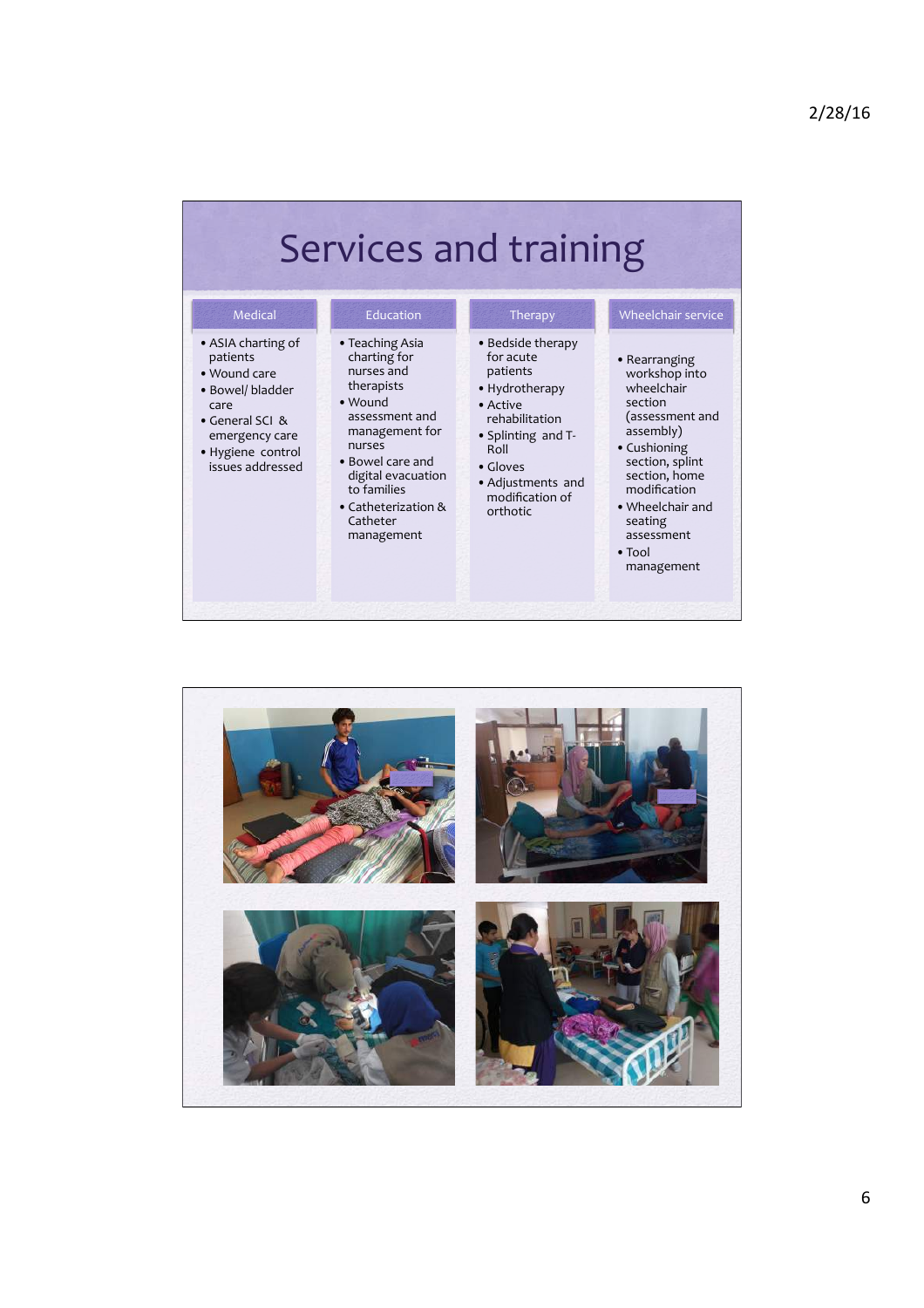

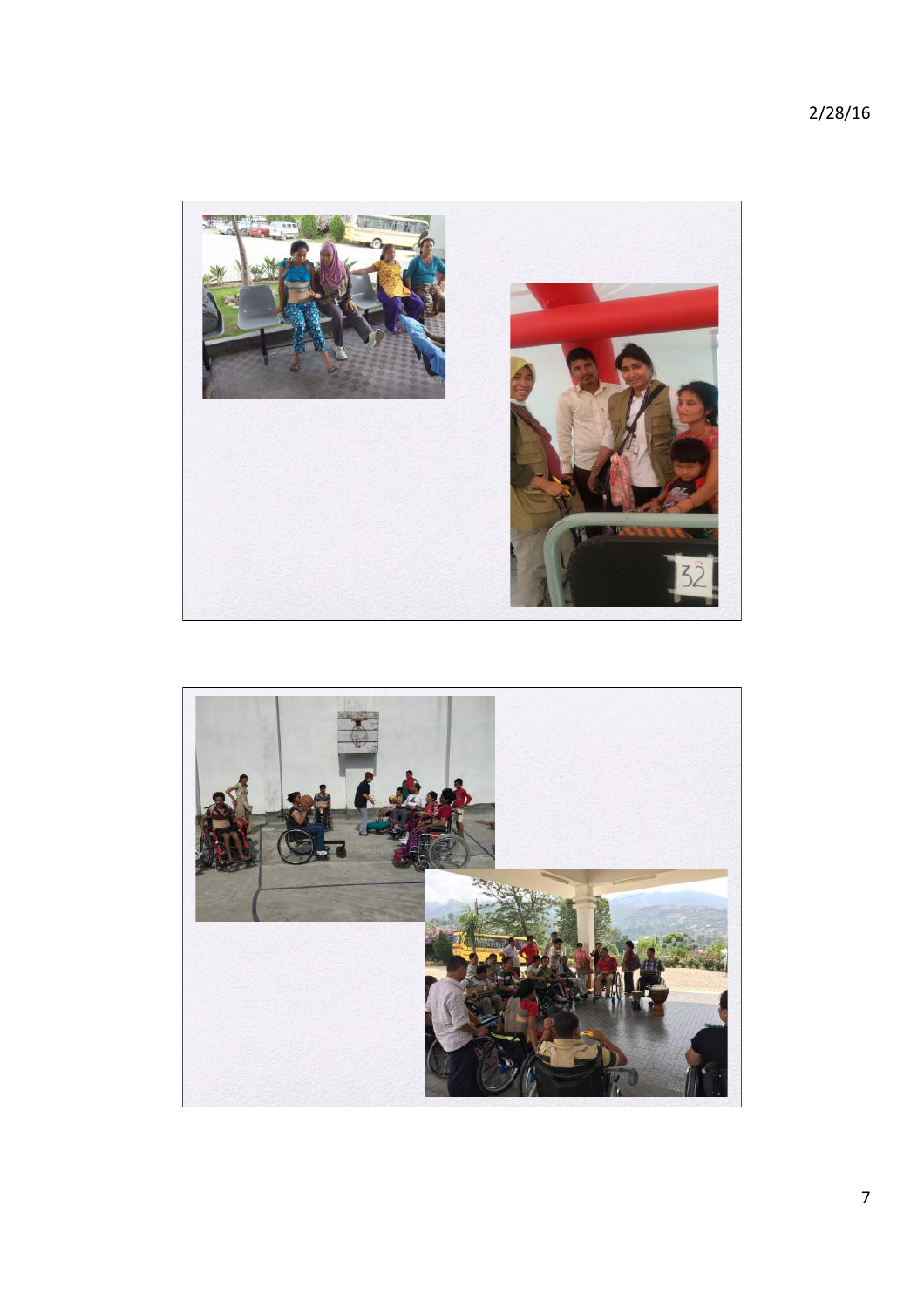

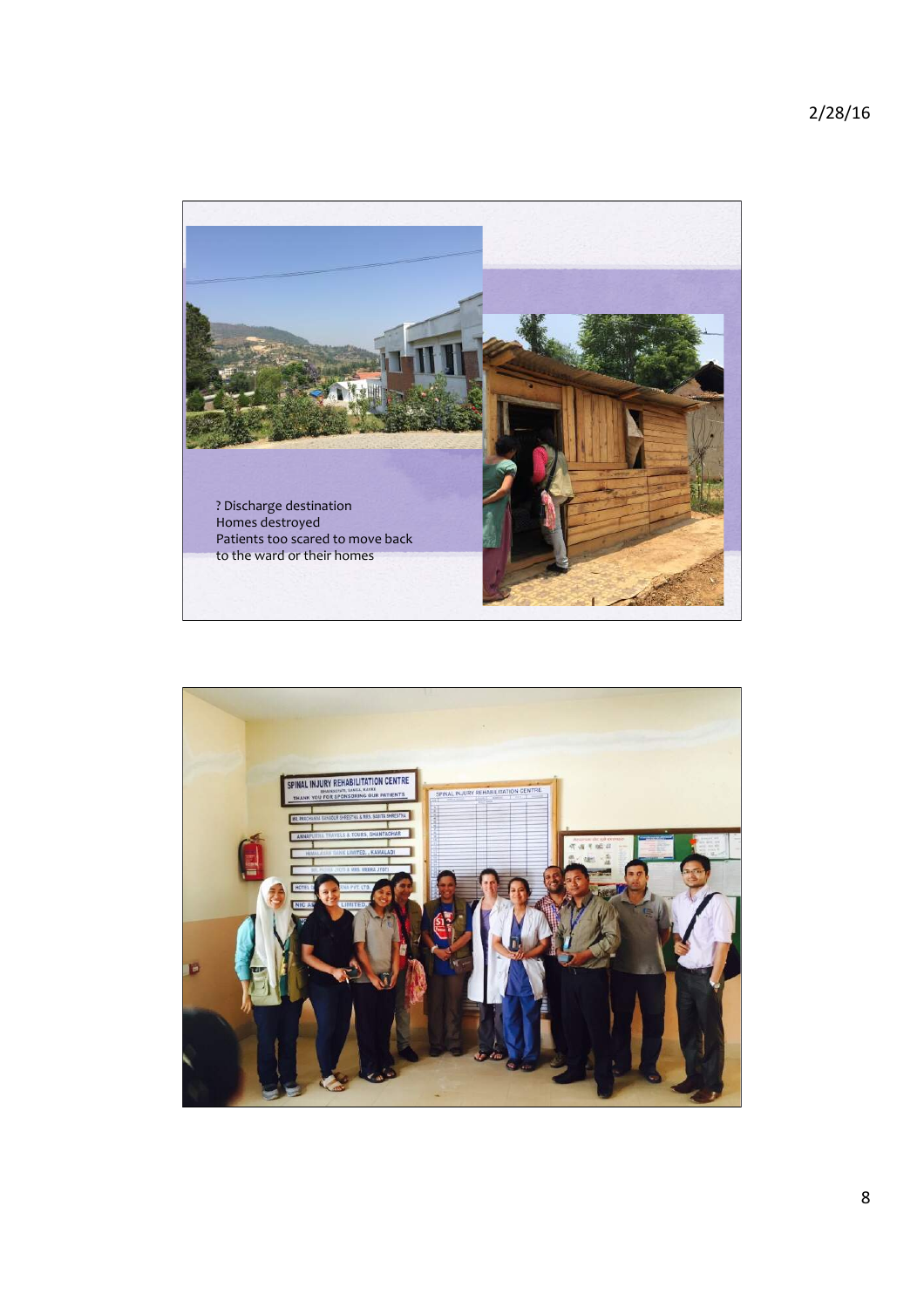

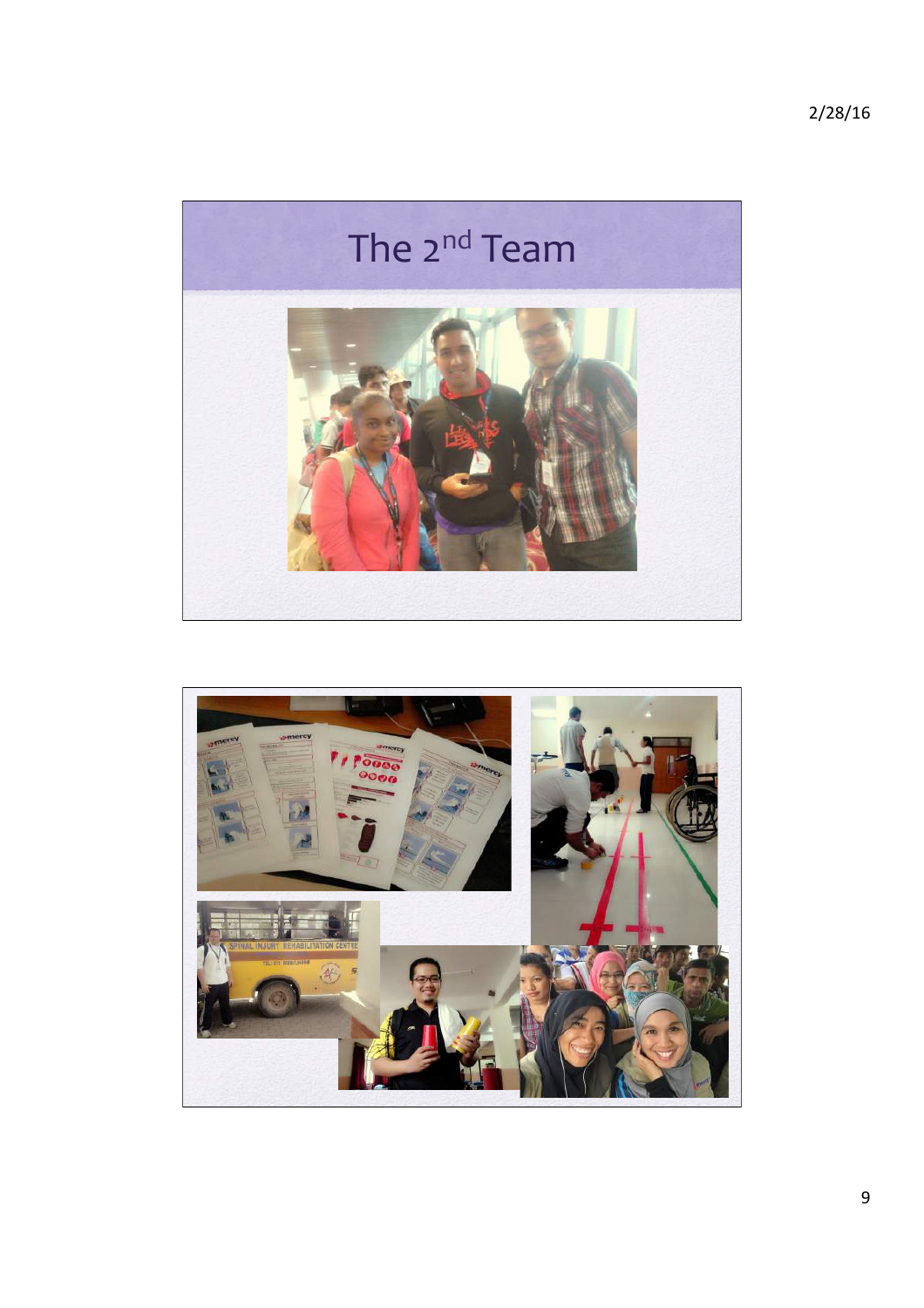

## MARP-MERCY **SIRC Nepal Mission**

- Support planned for 6 months
- Training and staff development
- Focus on education and research
- Support (training & funding) for SIRC staff to do clinical attachments in Malaysia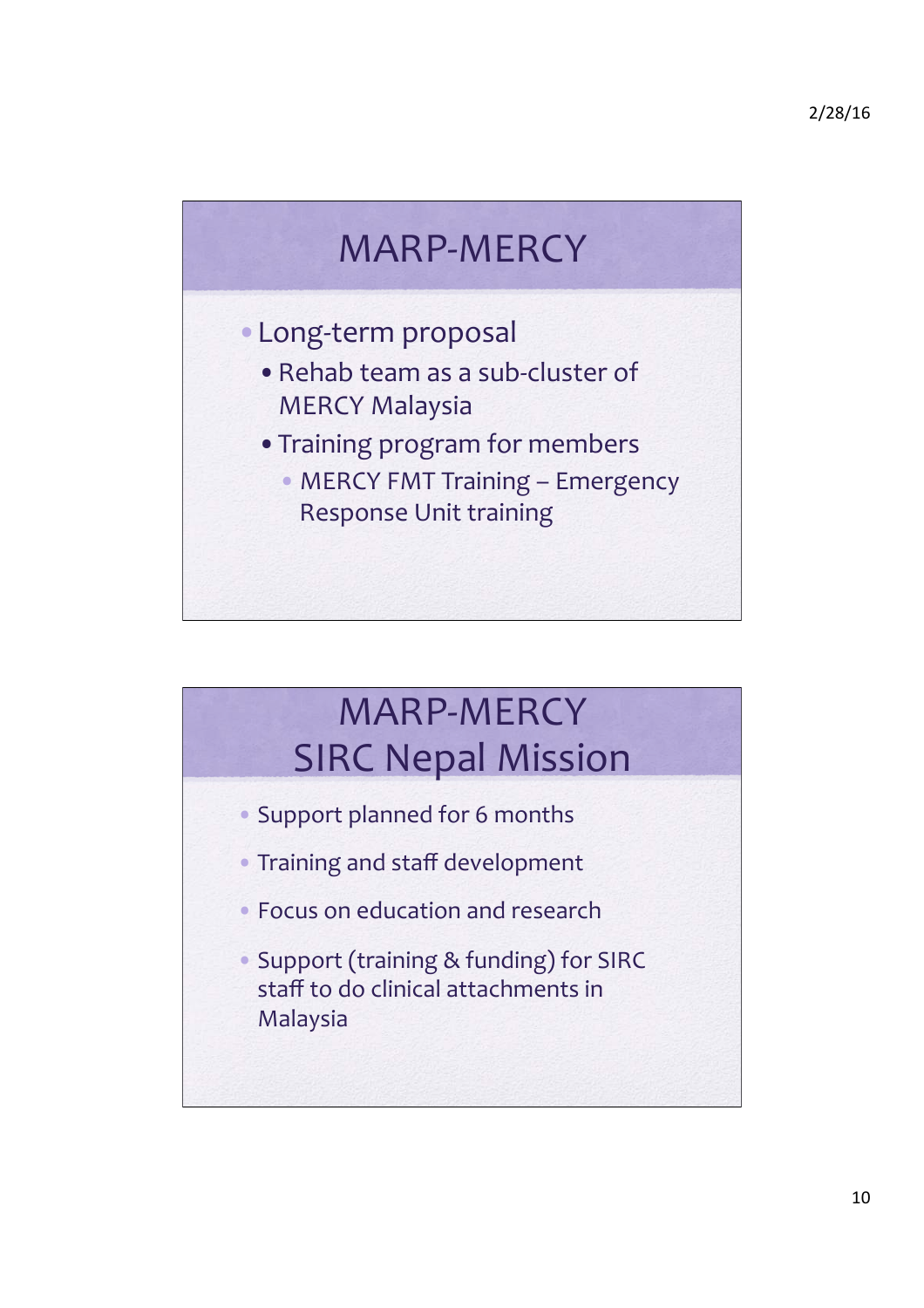

## SWOT(C) Analysis for SIRC

#### **Strength**

- Has sufficient Physio & Nurses
- **Enthusiastic, willing to learn**
- Infrastructure and equipments largely available
- Medicines available
- Good Management support
- Culturally compatible

#### **Opportunity**

- Availability of multiple foreign teams for clinical care assistance
- Volunteer Rehab Dr
- Collaboration with Mercy Malaysia and MARP for further training opportunities

#### Only one Occ Therapist and WC technician

- Potential workload heavy, multitasking
- therefore reduced efficiency
- Unable meet patient needs
- Multiple clinical care teams
- Lack of continuity of service and varied approaches

#### Threat (Challenge)

- MOHP clearance
- Time set aside for training
- Means of having a monitoring method to ensure continuity of practice
- Outcome assessment
- Resistance to new learning